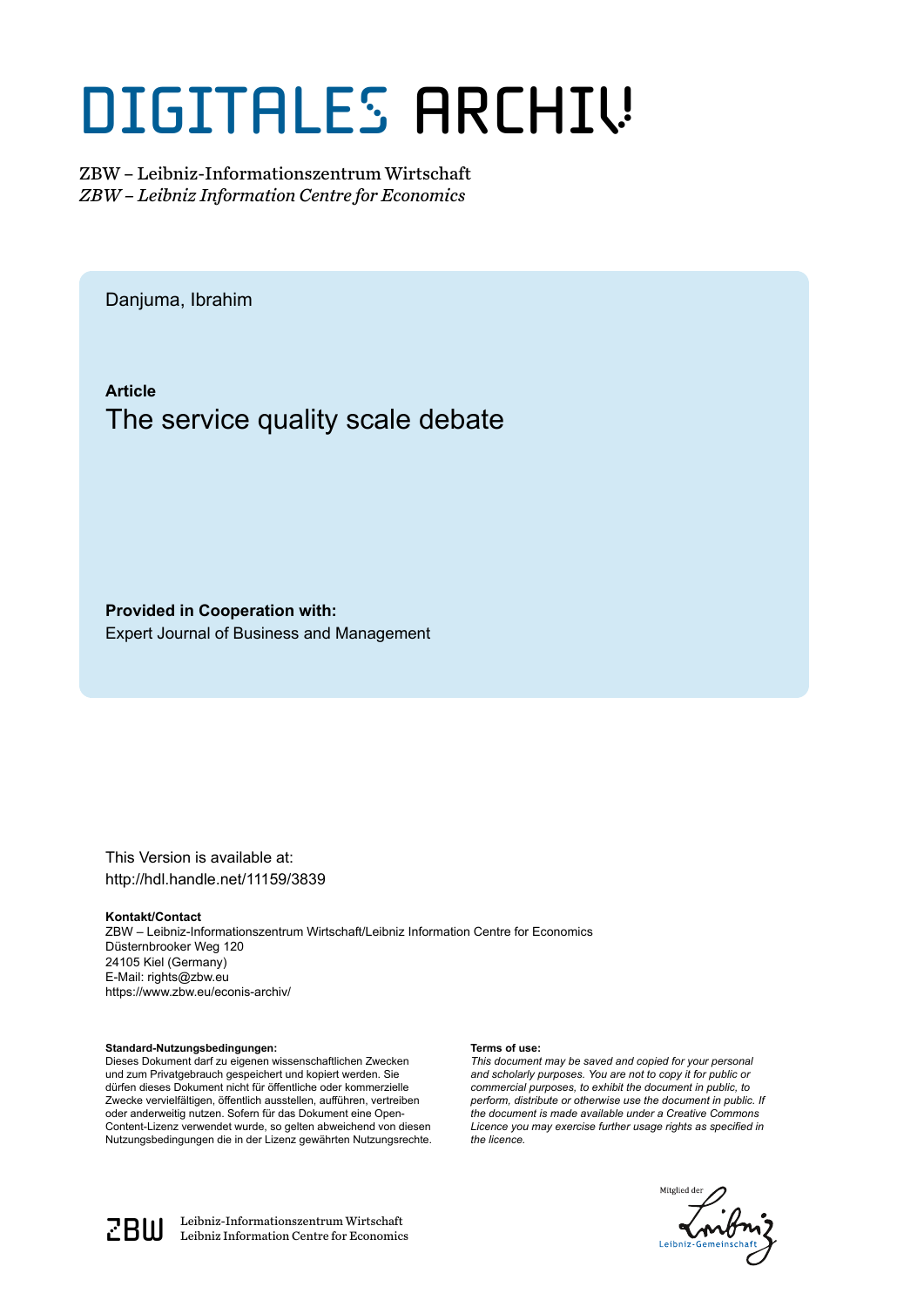## The Service Quality Scale Debate: A Tri-Instrument Perspective for Higher Education Institutions

### Ibrahim DANJUMA\* , Faiza Abubakar BAWURO, Mary Augustine VASSUMU and Sharif Ahmed HABIBU

Modibbo Adama University of Technology, Nigeria

*Service quality issues, over the years, have become an important consumer trend and have gained ground in service marketing literature in general, and the extant literature on higher education, in particular. Despite the fact that service quality is more difficult to measure than the quality of goods, several instruments for measuring service quality have been developed and validated, such as SERVQUAL, SERVPERF and HEDPERF. This article analysed three instruments for measuring service quality: SERVQUAL, SERVPERF, HEDPERF and compared them in terms of strengths and weaknesses within the context of higher education institutions. Although, both SERVPERF and HEDPERF instruments seem to have some reasonable measure of stability over the disconfirmation perspective of SERVQUAL scale, however, the growing competitions in the service industry has made SERVQUAL to be better because of its diagnostic ability. Using SERVQUAL to evaluate service quality would enable managers to identify and improve on those dimensions that are negatively perceived by customers. We conclude that the SERVQUAL scale is more robust than either of the performance-only SERVPERF and restrictive-oriented HEDPERF scales.*

*Keywords: Service quality, SERVQUAL, SERVPERF, HEDPERF, Higher Education Institutions*

*JEL Classification: M10, M31*

#### **1. Introduction**

There is a considerable debate in the specialty literature on service quality. Many researchers (Parasuraman *et al.,* 1985; Carman, 1990; Bolton and Drew, 1991a, b) agree that service quality is an evasive concept. Lewis and Booms (1983, p.100) defined service quality as a "measure of how well a service level delivered, matches the customers' expectations". This definition explains that service quality is an attitude of

Article History:

1

Cite Reference:

<sup>\*</sup> Corresponding Author:

Ibrahim Danjuma, Department of Management Technology, School of Management and Information Technology, Modibbo Adama University of Technology, Yola, Adamawa State, Nigeria

Received 7 August 2018 | Accepted 3 September 2018 | Available Online 11 September 2018

Danjuma, I., Bawuro, F.A., Vassumu, M.A. and Habibu, S.A., 2018. The Service Quality Scale Debate: A Tri-Instrument Perspective for Higher Education Institutions. *Expert Journal of Business and Management,* 6(2), pp.127-133.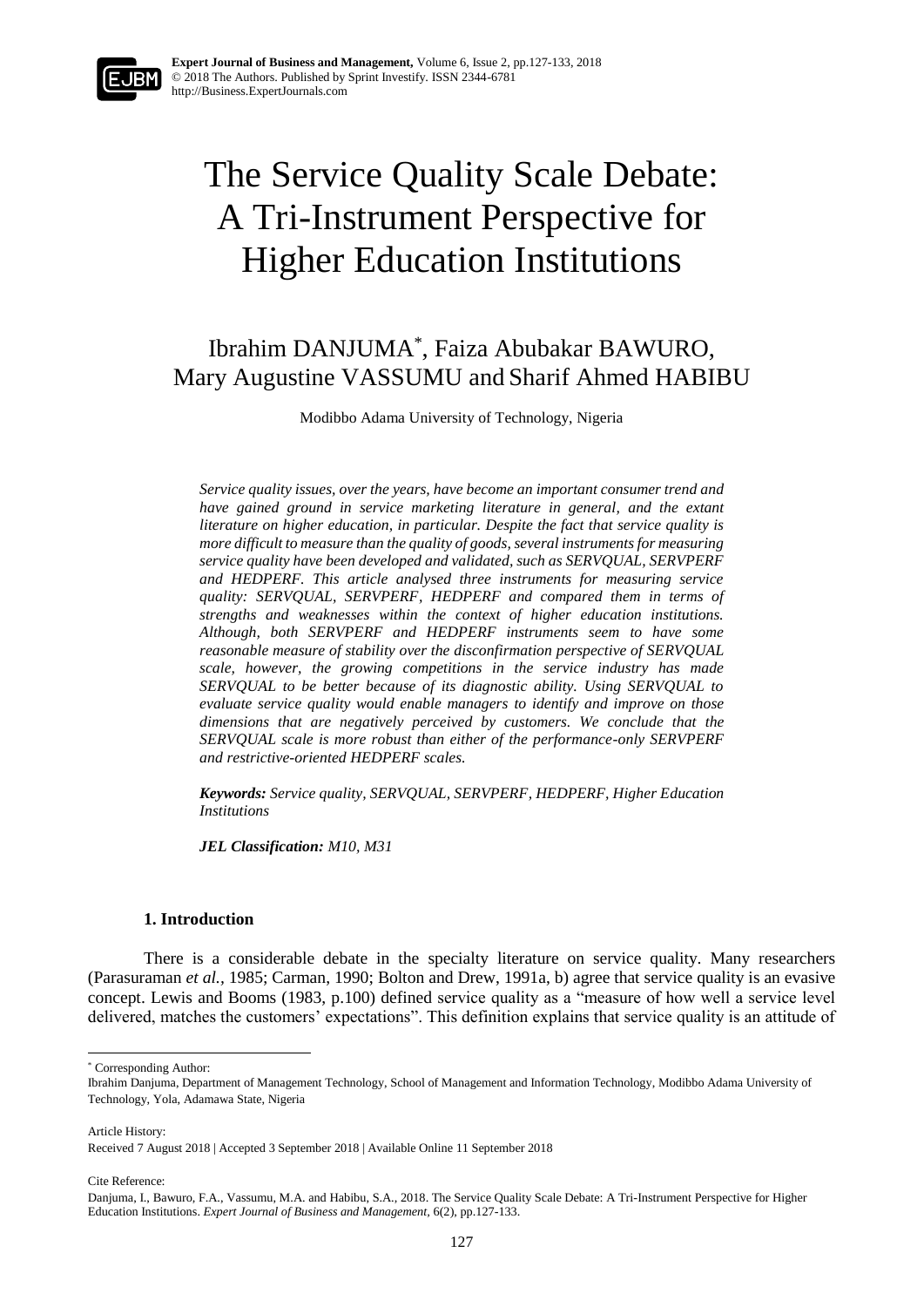overall judgment on service superiority (Ford et al., 1999). Parasuraman *et al.* (1991) "point out that service quality is an attribute that is extrinsically perceived based on the customers' experience of the service encounters". However, Jaiswal (2008) noted that "service quality is not only involved in the final product or service, but also in the production and delivery process, which requires the measurement of customers' perceptions after consumption". Gronroos (2007), using the total perceived service quality model, compared between customer expectations of the service and their experience after receiving the service. In the study, he posits that customers are really looking for two service quality dimension to evaluate: (1) technical quality, i.e. what has been delivered by the service provider or the customer really get; and (2) functional quality, i.e. the ways and manners in which the services are delivered or how the services are actually delivered (Gronroos, 2007). It can be concluded that both dimensions affect the image of the service provider and determine how quality is perceived by different customers of the organisation (Gronroos, 2007). According to Chang (2008) the concept of service quality should be generally approached from the customers' perspectives, because the customers have different values, grounds of assessment and circumstances.

#### **2. Service Quality in Higher Education Institutions**

Service quality, over the years, has become an important consumer trend (Parasuraman *et al.* 1985) and has gained ground in service marketing literature in general, and the extant literature on higher education institutions (HEI), in particular (Tan and Kek, 2004; Telford and Masson, 2005; Smith *et al.,* 2007). The constructs of quality, as discussed in HEI literature, was based on perceived quality (Fitri *et al.,* 2008). Perceived quality, according to Zeithaml *et al.* (1987) and Zammuto *et al.* (1996) is defined as the "consumer's judgment about an entity's overall experience or superiority". Similarly, Parasuraman *et al.* (1994, p.43) concluded that "consumer perceptions of service quality result from comparing expectations prior to receiving the service, and their actual experience of the service". Perceived quality represents a form of attitude, that is similar to satisfaction, though not the same. Moreover, perceived quality is the result of an evaluation and comparison between consumers' expectations in relation to a service with its performance perceptions (Rowley, 1996).

As described by Cuthbert (1996), the higher education sector exhibits all the characteristics of service provider: "it is intangible and heterogeneous, meets the criterion of inseparability, by being produced and consumed at the same time, satisfies the perishability criterion and assumes the students' participation in the delivery process". Thus, Cuthbert (1996) posits that "service quality is directly applicable to higher education. He concluded that higher education institutions are increasingly attracting more attention to service quality initiatives mainly due to the social requirement for quality evaluation in education and the competitiveness in the higher education market place." Despite the fact that service quality is more difficult to measure than the quality of goods (Parasuraman *et al.,* 1985), several instruments for measuring service quality have been developed and validated, such as SERVQUAL (Parasuraman *et al.,* 1985, 1988, 1991, 1994; Zeithaml *et al.,* 1990; Shahin, 2005), SERVPERF (Cronin and Taylor, 1992; Carrilat *et al.,* 2007; Abdullah, 2005; Awan, *et al.,* 2008); HEDPERF (Firdaus, 2006a; 2006b). However, the SERVQUAL instrument has been widely used (Shekarchizadeh *et al.,* 2011; Zeshan, 2010) in higher education, to measure consumers' expectations and their perceptions of service quality. Arising from the gaps model of service quality, Parasuraman *et al.* (1985) proposed the SERVQUAL instrument as a standardized tool for measuring service quality based on five dimensions: tangibles, reliability, assurance, empathy and responsiveness. It was tested for reliability and validity in multiple service sector settings, including higher education institutions (HEIs) and it was found to be a concise multi–item scale with good reliability (.92) and validity (Cuthbert, 1996; Souther and McNeil, 1996; Saaditul *et al.,* 2000).

#### **3. Service Quality Measurement Instruments**

Service quality has for some time received increased attention in service marketing literature. Although scholars have agreed on the importance of service quality issues in higher education, the identification and selection of the correct measurement instrument is still a challenge (Brochado, 2009). Literature review has revealed that the most popular instruments used to measure service quality are SERVQUAL (Parasuraman *et al.,* 1988, 1991) and SERVPERF (Cronin and Taylor, 1992). But recently, an instrument related to HEIs has been proposed. Firdaus (2006a) introduced the HEDPERF scale to measure higher education performance. The HEDPERF scale, though higher education specific, has not been popularized, thus affecting its reliability and generalisation. Though, the HEDPERF model lacked wider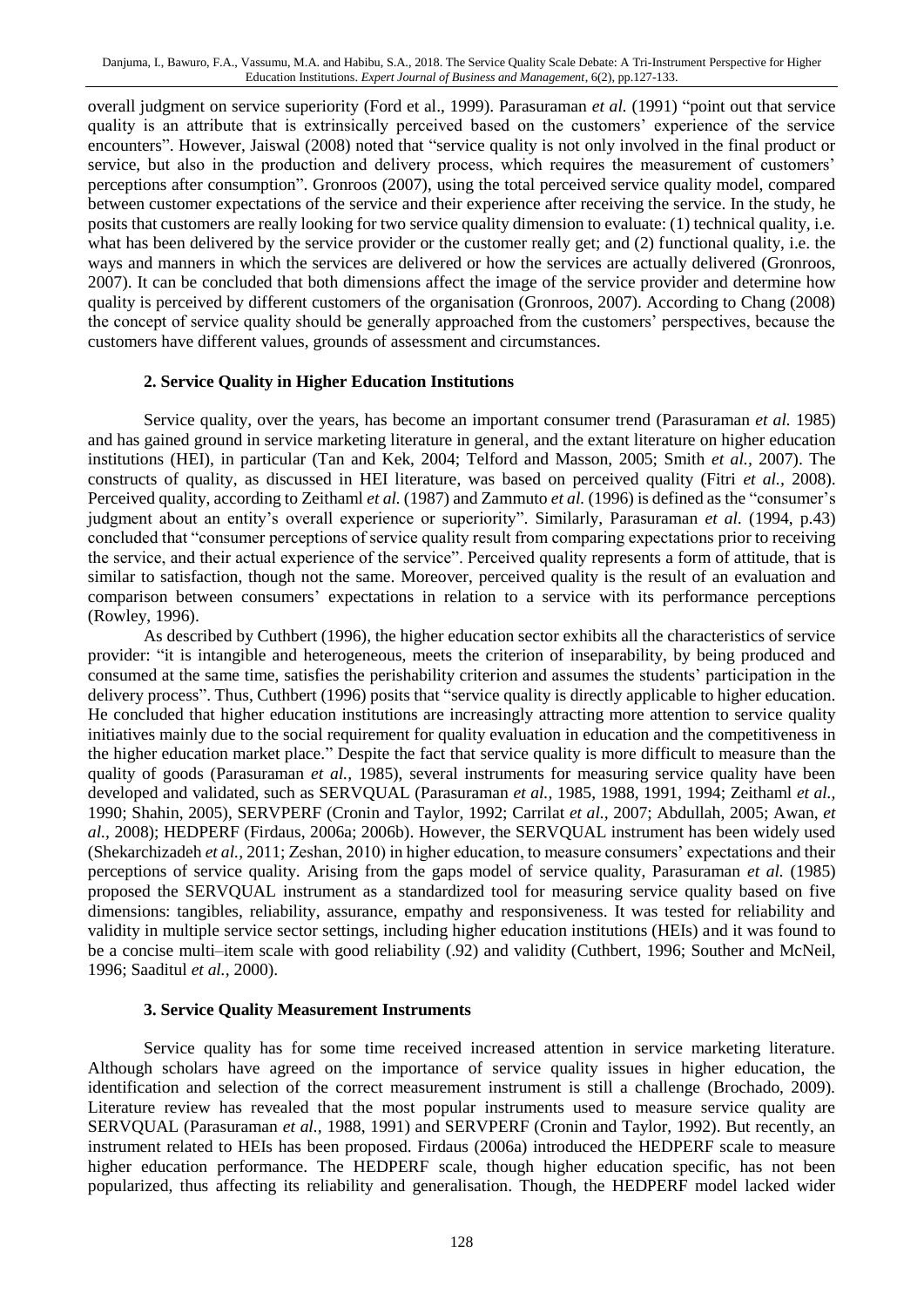acceptance, even in the education industry, it also lacked the flexibility of applications based on types and characteristics of institutions (Brochado, 2009).

#### **3.1. SERVQUAL**

The SERVQUAL (or service quality) model, which is one of the most widely adapted and used service quality instruments, has its theoretical foundation in the Perception (P) minus the Expectation (E) measures, which for the GAP model. The GAP model uses 22 scales for expressing consumer expectations and their perceptions related to the performance of a service. Zeithaml *et al.*, (1996, p. 49) said: "customers' expectations are beliefs about service delivery as standards or reference points against which performance is judged", whereas customers' perceptions are "subjective assessments of actual services experienced in the interaction process with service providers" (Zeithaml *et al.,* 1996, p. 49). Measuring the difference between expectations and perceptions using the SERVQUAL gap scores is useful for assessing levels of service quality (Shahin, 2005).

Parasuraman *et al.* (1988) argue that, with modification, "SERVQUAL can be adapted to any service organisation. They further claimed that information on service quality gaps can help managers diagnose where performance improvement can best be targeted". The SERVQUAL instrument is therefore adopted in this study. SERVQUAL scale conceptualizes service quality in five dimensions: tangibles, reliability, assurance, responsiveness and empathy, which are measured using 22 scale items. Brochado (2009) observed that, in the context of higher education, "the dimensions include physical facilities, equipment, teaching staff, nonteaching staff, communication materials such as brochures, booklets, logos, band name ( tangibles); the ability of the university to perform the promised service dependably, professionally and accurately (reliability); the willingness of the university to give help to students and provide timely service (responsiveness); the expertise, knowledge, qualification and courtesy of the teaching staff ( assurance) and the caring, personalized attention given to students by the university (empathy)". These dimensions are summarized in Table 1.

| <b>Dimension</b> | <b>Constructs</b>                                                                   |  |  |  |
|------------------|-------------------------------------------------------------------------------------|--|--|--|
| Tangibles        | Physical facilities; equipment; appearance of personnel; communication materials;   |  |  |  |
|                  | laboratories; workshops, logos; brand name.                                         |  |  |  |
| Reliability      | The ability of the university to perform promised services dependably and           |  |  |  |
|                  | accurately.                                                                         |  |  |  |
| Responsiveness   | The willingness of the university to help students (e.g. financial aids,            |  |  |  |
|                  | scholarships); provision of prompt services.                                        |  |  |  |
| Assurance        | Knowledge, experience and quality of the teaching staff; ability of the teaching    |  |  |  |
|                  | and other support staff to convey trust and confidence.                             |  |  |  |
| Empathy          | Care provided to students by both the university and staff; personalized attention. |  |  |  |

*Table 1. SERVQUAL Dimensions and Their Constructs*

Source: Brochado (2009)

#### **3.2. SERVPERF**

Despite its wide usage in the literature, the SERVQUAL instrument has been criticized by some scholars (Cronin and Taylor, 1992, 1994; Teas, 1993; Churchill *et al.,* 1993). For instance, while Cronin and Taylor (1992) posit that service quality can be derived from perceptions of performance alone as opposed to Parasuraman *et al.*'s (1985, 1988) comparison of performance perceptions with expectations, Teas (1993) believed that removing the expectations components of the SERVQUAL measure would enhance its accuracy and reliability.

Churchill *et al.* (1993) argues that the perceptions-minus-expectations scores would create problems of reliability, discriminant validity and variance restrictions. They further argued that expectations are irrelevant and also gives misleading information in terms of service quality evaluation. As a result of these criticisms by researchers and the perceived shortcomings in the SERVQUAL scaling (Buttle, 1996), an alternative scale, SERVPERF (or service performance), was introduced (Cronin and Taylor, 1992). The SERVPERF instrument is a performance-only approach of measuring service quality. It is premised on the perception components alone, leaving out the expectation components. Cronin and Taylor (1992) argued that expectation is not a strong influence on customer purchase intentions as customer perceived satisfaction, as such; it is the consumers' attitudes which are formed after the services are rendered that should be evaluated.

In a subsequent study, Cronin and Taylor (1994) concluded that the SERVPERF model explained more of the differences in an overall measure of service quality when compared to SERVQUAL.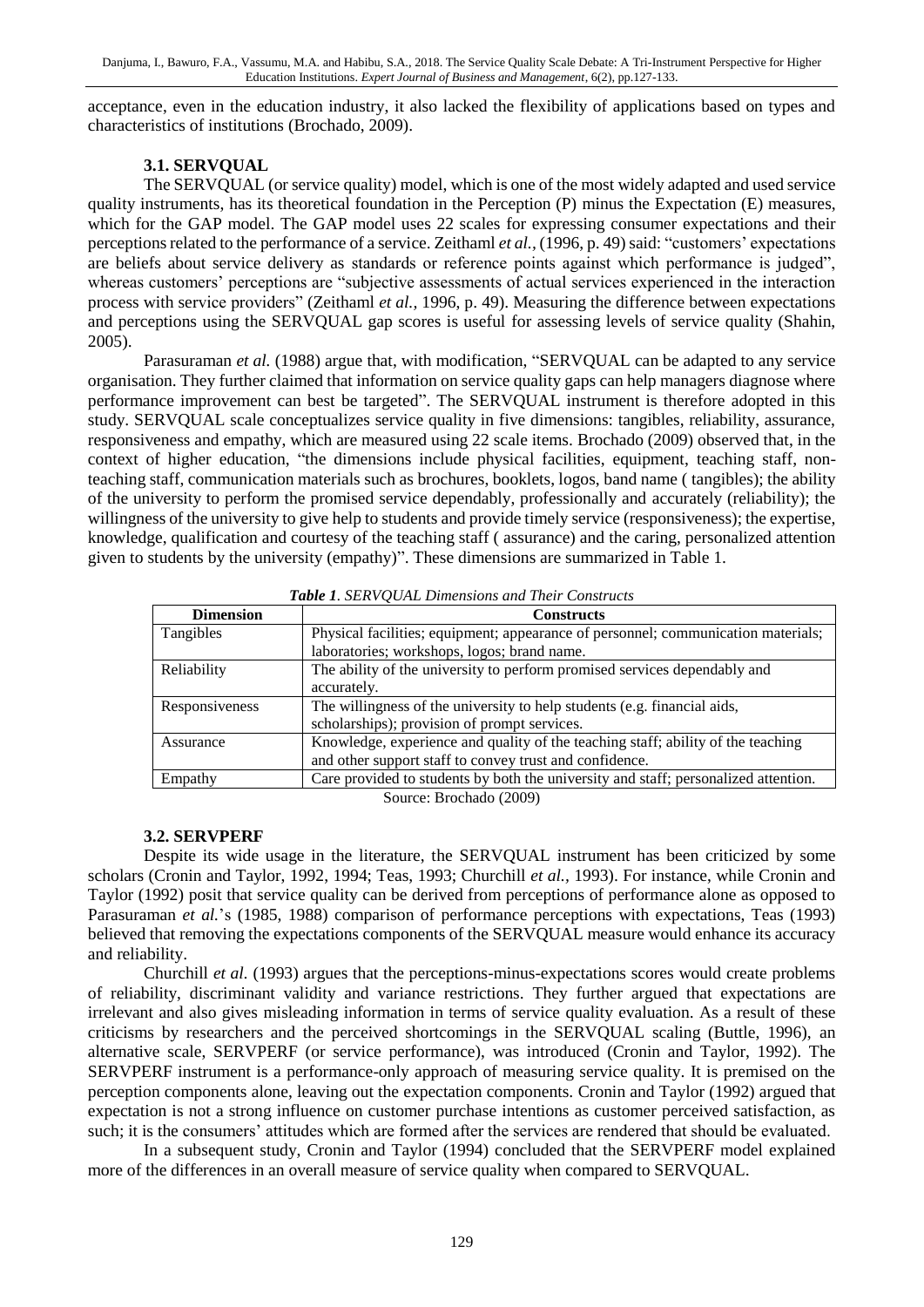#### **3.3. HEDPERF**

In a recent study, an industry specific scale, HEDPERF (or higher education performance), was proposed. Firdaus (2006a) developed the HEDPERF instrument based on Cronin and Taylor (1992)'s SERVPERF survey in general, using higher-education specific factors. The HEDPERF scale, consisting of 41 items considered measures that are applicable to high education industry only, by considering not only the academic components, but also aspects of the total service environment as experienced by students. In developing the HEDPERF scale, Firdaus (2006a) identified five dimensions related to service quality conceptualization (Brochado, 2009):

- i. Non-academic aspects. Items that are essential to enable students fulfil their study obligations, whose duties are carried out by administrative personnel.
- ii. Academic aspects. These include responsibilities of academic staff in all respects, such as teaching, supervising, advising and research
- iii. Reputation, i.e. importance of the higher education institution in projecting good professional and corporate image.
- iv. Access. This includes issues such as approachability, ease of contact, availability and convenience.
- v. Programme issues. This includes importance of offering wide range, acceptable and reputable academic programmes/ specializations which are flexible.

Brochado (2009) argues that in terms of reliability, the HEDPERF instrument presented higher levels of internal consistency, and concluded that both SERVPERF and HEDPERF have the best measurement capability, though it is difficult to identify the best among the two instruments. According to Firdaus (2006a, p.13), the HEDPERF scale has the advantage because "it is more specific in areas that are important in evaluating service quality within the higher education sector", which are conceptually premised on modified five dimensions: non-academic aspects, academic aspects, reputation, access and programme issues. He concluded that measuring service quality using the HEDPERF scale resulted in more reliable estimation, greater criterion and content validity and having better fit than the other generic instruments, as such, it is more superior. However, researchers have questioned the HEDPERF's superiority claim, because being a singleindustry based instrument, it lacked popularity (Ginns *et al.,* 2007), not standardised and too restrictive (Brunson, 2010).

#### **4. Comparing SERVQUAL, SERVPERF and HEDPERF**

In a comparative study, Firdaus (2006b) compared both the SERVPERF and HEDPERF scales in terms of their reliability, and confirmed the superiority of HEDPERF measurement instrument. But researchers such as Ginns *et al.* (2007) in their study criticized the HEDPERF scale as very unpopular, untested, not standardised and too restrictive; scantly used complex and inadequate (Brunson, 2010). Further, according to Brunson (2010), the HEDPERF scale was criticized for its failure to connect loyalty factors to quality perception and satisfaction. They all agreed on the desirability of a scale that evaluates what students, as the primary customers, expect to receive from their chosen institutions prior to enrolling (expectations paradigm) against what they eventually received (perceptions paradigm), thus justifying the use of SERVQUAL as a standard measure of service quality. Table 2 provides a summary of the various service quality models.

| <b>Instrument</b> | <b>Proponents</b>         | <b>Concepts</b>  | No. of Items | <b>Dimensions</b> |
|-------------------|---------------------------|------------------|--------------|-------------------|
| <b>SERVQUAL</b>   | Parasuraman               | Perceptions less | $22\times2$  | Tangibles         |
|                   | <i>et al.,</i> 1985, 1988 | expectations     | (Before and  | Reliability       |
|                   |                           |                  | After)       | Responsiveness    |
|                   |                           |                  |              | Assurance         |
|                   |                           |                  |              | Empathy           |
| <b>SERVPERF</b>   | Cronin and Taylor         | Perceptions of   | 22           | Tangibles         |
|                   | 1992, 1994                | performance      |              | Reliability       |
|                   |                           | only             |              | Responsiveness    |
|                   |                           |                  |              | Assurance         |
|                   |                           |                  |              | Empathy           |
| <b>HEDPERF</b>    | Firdaus 2006a, b          | Perceptions of   | 41           | Non-academic      |
|                   |                           | performance      |              | Academic          |
|                   |                           | only             |              | Reputation        |
|                   |                           |                  |              | Program issues    |

*Table 2. Summary of Service Quality Instruments and their Proponents*

Source: Brochado (2009)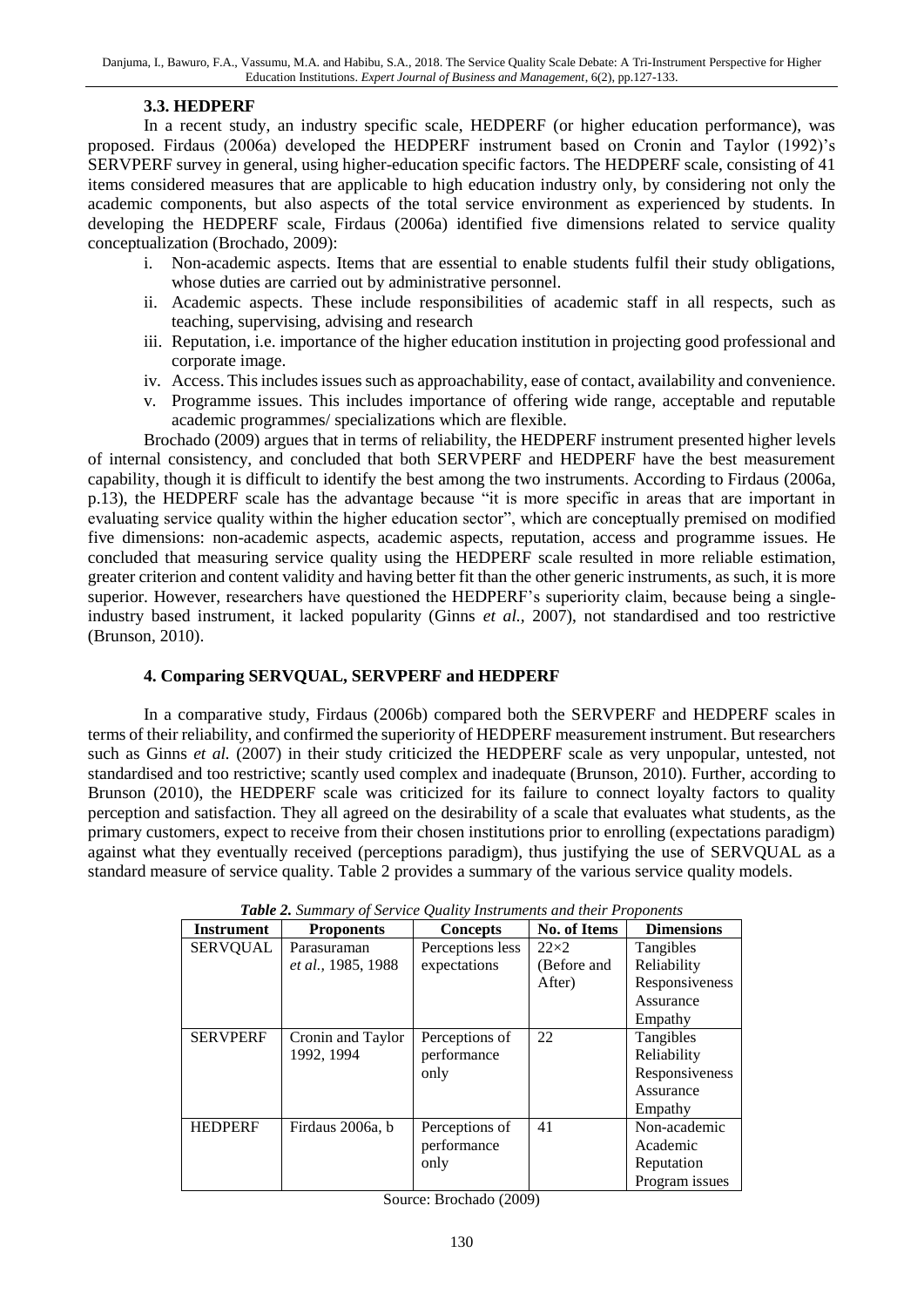The SERVQUAL scale has empirical application in higher education (Hill, 1995; Cuthbert, 1996a, 1996b; Kwan and Ng, 1999; Sohail and Shaikh, 2004; Tan and Kek, 2004; Telford and Masson, 2005; Smith *et al.,* 2007; Zeshen, 2010; Shekardchizadeh, 2011; Khanchitpol, 2014; Anim and Mensah, 2015; Sardar, et. al., 2016; Ushantha and Kumara, 2016). Comparatively, the SERVPERF scale as argued (Brachado, 2009, p.177) is "less popular than the SERVQUAL in the context of higher education (one exception is those by Oldfield and Baron, 2000)".

#### **5. Discussion and Conclusion**

Numerous studies related to the efficacy of service quality measurement instruments are mostly conducted within a national setting. Comparatively, the studies seem to support the SERVPERF scale as being more stable (Cronin and Taylor, 1992) over the disconfirmation perspective of the SERVQUAL. However one major albatross of the SERVPERF scale and its proponents is the inability to realize that customer experiences vary across countries and cultures. Viewed from cross-cultural perspective, both expectations and experiences of customers are important in measuring level of satisfaction. In this regard, the SERVQUAL scale seems better. With rising competition, organizations need to understand areas of service improvement to attract customer loyalty and retention. The SERVQUAL scale, being a diagnostic tool (Parasuraman, *et al.*, 1988) afford organizational managers ability to identify those service quality dimensions that are outside the zone of tolerance (ZOT).

Although HEDPERF is an education-industry specific tool, whose superior reliability and validity has been reported in various studies(Firdaus, 2006b), however it still remains untested and unpopular in the service quality literature. Apart from being not validated through further studies, the HEDPERF scale is too restrictive (Brunson, 2010). Therefore, it is not flexible and adaptable to other service contexts.

As argued, service quality is not only involved in the final product or service, but also in the production and delivery process, which requires the measurement of customers' perceptions after consumption (Jaiswal, 2008). Since service quality is an attribute that is extrinsically perceived based on the customers' experience of the service encounters (Parasuraman *et al.,* 1985), then SERVQUAL scale is more robust than either of the performance-only SERVPERF or the restrictive-oriented HEDPERF scales.

#### **References**

- Anderson, E. W. and Mittal, V., 2000. Strengthening the satisfaction-profit-chain. *Journal of Services Research*, 3, 2, pp.107-120. doi: 10.1177/109467050032001
- Anim, S.K. and Mensah, J., 2015. Service Quality in Higher Education: A Comparative Study in Tertiary Institutions in Sub Saharan Africa. *Global Journal of Educational Studies,* 1, 2, pp.24-44.
- Awan, M.U., Azam, S. and Asif, M., 2008. Library service quality assessment. *Journal of Quality and Technology Management,* 4, 1, pp.51-64.
- Babakus, E. and Mangold, G., 1992. Adapting the SERVQUAL scale to hospital services: An empirical investigation. *Health Services Research,* 26, 6, pp.767-786.
- Bolton, R. N. and Drew, J.H., 1991a. A longitudinal analysis of the impact of service changes on customer attitudes. *Journal of Marketing*, 55, 1, pp.1-9. doi: 10.2307/1252199
- Bolton, R. N. and Drew, J.H., 1991b. A multi-stage model of customers' assessment of service quality and value. *Journal of Consumer Research,* 17 (March), pp.375-384. doi: 10.1086/208564
- Brochado, A., 2009. Comparing alternative instruments to measure service quality in higher education. *Quality Assurance in Education,* 17, 2, pp.174-190.
- Brown, J. H. and Oplatka, I., 2006. Universities in a competitive global marketplace: A systematic review of literature on higher education marketing. *International Journal of Public Sector Management,* 19, pp.316-338. doi: 10.1108/09513550610669176
- Brunson, K. W., 2010. Examining the Need for Customized Satisfaction Survey Instruments for Measuring Brand Loyalty for Higher Educational Institutions. *Liberty University School of Business Journal,* April, pp.1-22.
- Buttle, F. and Adliagan, A.H., 1998. *Customer attachment: A conceptual model for customer-organisation linkage*. Cranfield School of Management, Working Paper series, SWP/98.
- Carman, J. M., 1990. Consumer perceptions of service quality: An assessment of the SERVQUAL dimension. *Journal of Retailing,* 66 (spring), pp.33-55.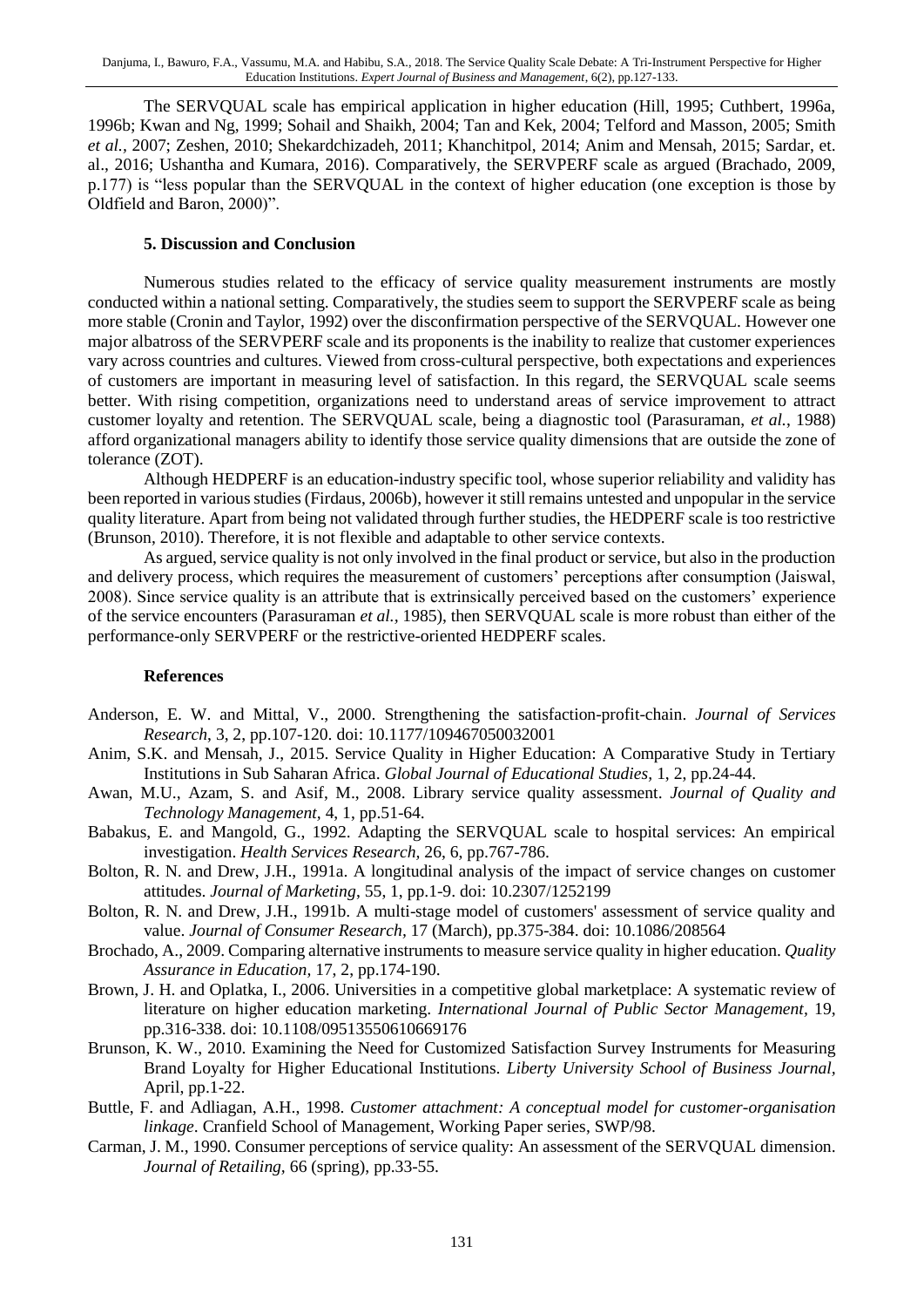- Carrilat, A. F., Jaramilo, F. and Mulki, P.J., 2007. The validity of the SERVQUAL and SERVPERF scales: A meta-analytic view of 17-year of research across five continents. *Journal of Services Industry Management,* 18, 5, pp.472-490. doi: 10.1108/09564230710826250
- Chang, M. K. and Liu, L, Ed., 2008. System development service quality: A comparison of the in-house development and the application of outsourcing environment. *International Conference on Information Systems (ICIS) Proceedings,* December*.*
- Cheong-Cheng, Y. and Ming-Tam., 1997. Multi-models of quality in education. *Quality Assurance in Education,* 15, 1, pp.23-31. doi: 10.1108/09684889710156558
- Churchill, G. A. and Suprenant, C., 1993. An investigation into the determinants of customer satisfaction. *Journal of Marketing Research,* 19(Nov), pp.491-504.
- Cronin, J. J. and Taylor, S.A., 1992. Measuring service quality: A reexamination and extension. *Journal of Marketing,* 55, 4, pp.55-68. doi: 10.2307/1252296
- Cronin, J. J. and Taylor, S.A., 1994. SERVPERF Vs SERVQUAL: Reconciling performance-based and perception minus expectations measurement of service quality. *Journal of Marketing,* 58, pp.125-131.
- Cuthbert, P. F., 1996. Managing service quality in higher education: Is SERVQUAL the answer?. *Managing Service Quality,* 6, 2, pp.11-16. doi: 10.1108/09604529610109701
- Dabholkar, P. A., Thorpe, D.I. and Rentz, J.O., 1996. A measure of service quality for retail stores: scale development and validation. *Journal of the Academy of Marketing Science,* 24, 1, pp.3-16. doi: 10.1007/BF02893933
- Firdaus, A., 2006a. The development of HEDPERF: A new measuring instrument of service quality for the higher education sector. *International Journal of Consumer Studies,* 30, 6, pp.569-581. doi: 10.1111/j.1470-6431.2005.00480.x
- Firdaus, A., 2006b. Measuring service quality in higher education: HEDPERF vs SERVPERF. *Marketing Intelligence and Planning*, 24, 1, pp.31-47. doi: 10.1111/j.1470-6431.2005.00480.x
- Fitri, H.A., Ilias, A., Abd Rahman, R. and Abd Razak, M.Z., 2008. Service quality and students' satisfaction: A case study at private higher education institutions. *International Business Research,* 1, 3, pp.163- 175.
- Ford, J. B., Joseph, M. and Joseph, B., 1999. Importance-performance analysis as a strategic tool for service marketers: The case of service quality perceptions of business students in New Zealand and the USA. *Journal of Service Marketing,* 13, pp.171-186. doi: 10.1007/BF02893933
- Ginns, P., Prosser, M. and Barrie, S., 2007. Students' perceptions of teaching quality in higher education: the perspective of currently enrolled students. *Studies in Higher Education,* 32, pp.603–615.
- Gronroos, C., 2007. *Service management and marketing: customer management in service competition*. NY, USA: Wiley.
- Hill, F. M., 1995. Measuring service quality in higher education: The role of student as primary customer. *Quality Assurance in Education,* 3, 3, pp.10-21.
- Jaiswal, K. A., 2008. Customer satisfaction and service quality measurement in Indian call centres. *Managing Service Quality*, 18, 4, pp.405-416.
- Khanchitpol, Y., 2014. SERVQUAL: Measuring Higher Education Quality in Thailand. *Procedia – Social and Behavioural Sciences,* 116, 24, pp. 1088-1095. doi: 10.1016/j.sbspro.2014.01.350
- Kwan, Y. K. P. and Ng, W.K.P., 1999. Quality indicators in higher education: comparing Hong Kong and China's students. *Managerial Auditing Journal,* 14, pp.20-27.
- Lewis, R. and Booms, B., 1983. *The marketing aspect of service quality. Emerging perspectives on services marketing*. Illinois, USA: American Marketing Association.
- Oldfield, B. M., Baron, S., 2000. Students Perception of Service Quality in A UK University Business and Management Faculty. *Quality Assurance in Education,* 8, 8, pp.85-95.
- Parasuraman, A., Ziethaml, V.A. and Berry, L.L., 1985. A conceptual model of service quality and its implication for future research. *Journal of Marketing,* 49, 4, pp.41-50.
- Parasuraman, A., Ziethaml, V.A. and Berry, L.L., 1988. A multi-item scale for measuring consumers' of quality. *Journal of Retailing,* 64, 1, pp.12-40.
- Parasuraman, A., Ziethaml, V.A. and Berry, L.L., 1991. Refinement and reassessment of the SERVQUAL scale. *Journal of Retailing,* 67, pp.420-450.
- Parasuraman, A., Ziethaml, V.A. and Berry, L.L., 1994. Alternative scales for measuring service quality: A comparative assessment based on psychometric and diagnostic criteria. *Journal of Retailing,* 70, 3, pp.201-230. doi: 10.1016/0022-4359(94)90033-7
- Rowley, J., 1996. Measuring Quality in Higher Education. *Quality in Higher Education,* 2, 3, pp. 237-255. doi: 10.1080/1353832960020306